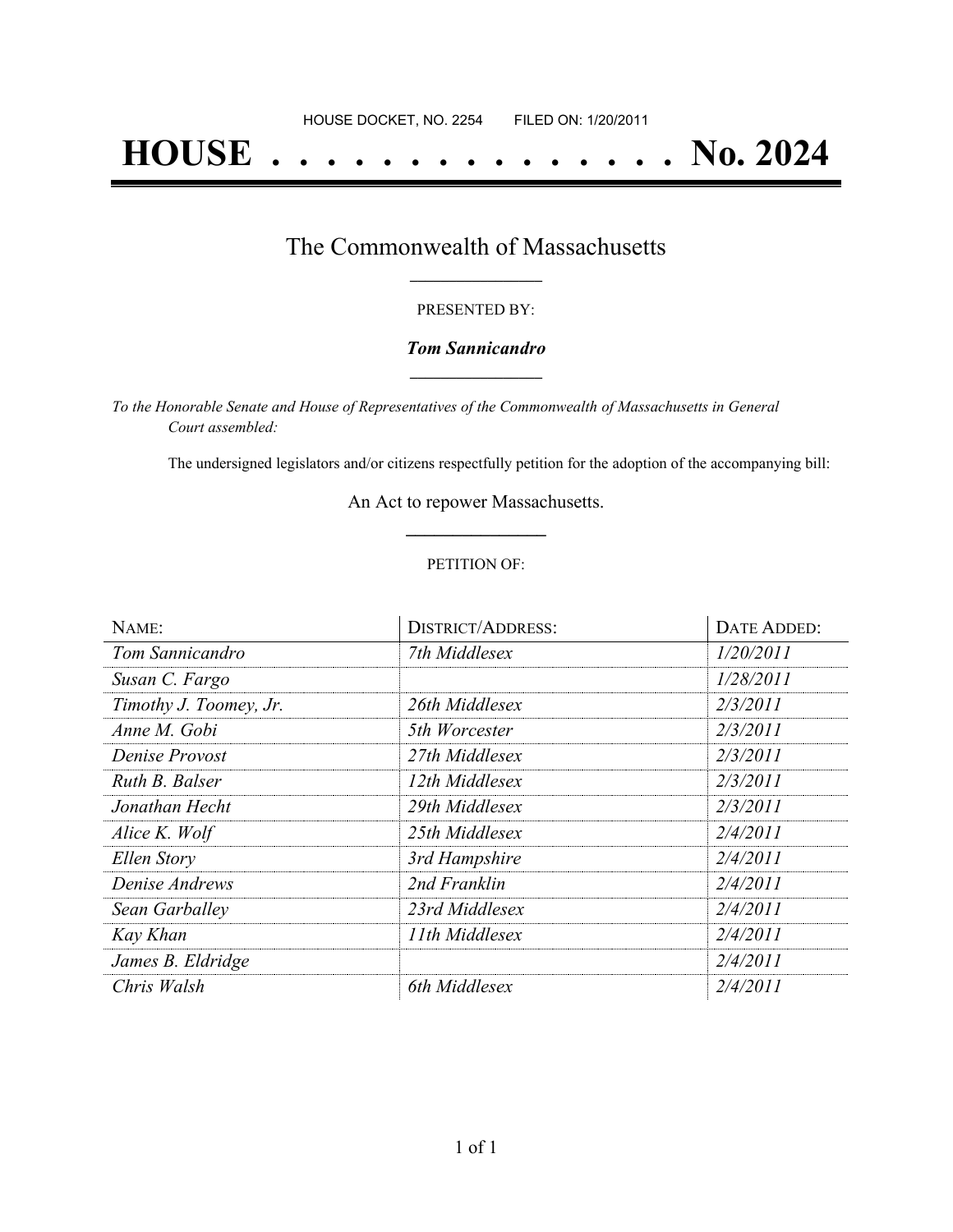## **HOUSE . . . . . . . . . . . . . . . No. 2024**

By Mr. Sannicandro of Ashland, a petition (accompanied by bill, House, No. 2024) of Walsh and others for legislation to create a special task force to study interim and longer-term actions necessary to reduce greenhouse gas emissions Joint Committee on Environment, Natural Resources and Agriculture.

## The Commonwealth of Massachusetts

**\_\_\_\_\_\_\_\_\_\_\_\_\_\_\_ In the Year Two Thousand Eleven \_\_\_\_\_\_\_\_\_\_\_\_\_\_\_**

An Act to repower Massachusetts.

Be it enacted by the Senate and House of Representatives in General Court assembled, and by the authority *of the same, as follows:*

| 1              | Whereas, Global climatic disruption will severely undermine and imperil the economic,              |
|----------------|----------------------------------------------------------------------------------------------------|
| $\overline{2}$ | political, and social stability of the Commonwealth of Massachusetts, the United States of         |
| 3              | America, and the nations of the world by decreasing the availability of food and water to people   |
| 4              | across the world; and                                                                              |
| 5              | Whereas, Decreased availability of food and water will lead to increased conflict around           |
| 6              | the world;                                                                                         |
| 7              | Whereas, Massachusetts has a strong history of leadership on global climatic disruption,           |
| 8              | including its participation in the Regional Greenhouse Gas Initiative and its passage of the Green |
| 9              | Communities Act;                                                                                   |
| 10             | Whereas, When the scientific consensus indicated that a stabilization of atmospheric               |
| 11             | levels of carbon dioxide at or below 450 parts per million (PPM) was sufficient to hold the risk   |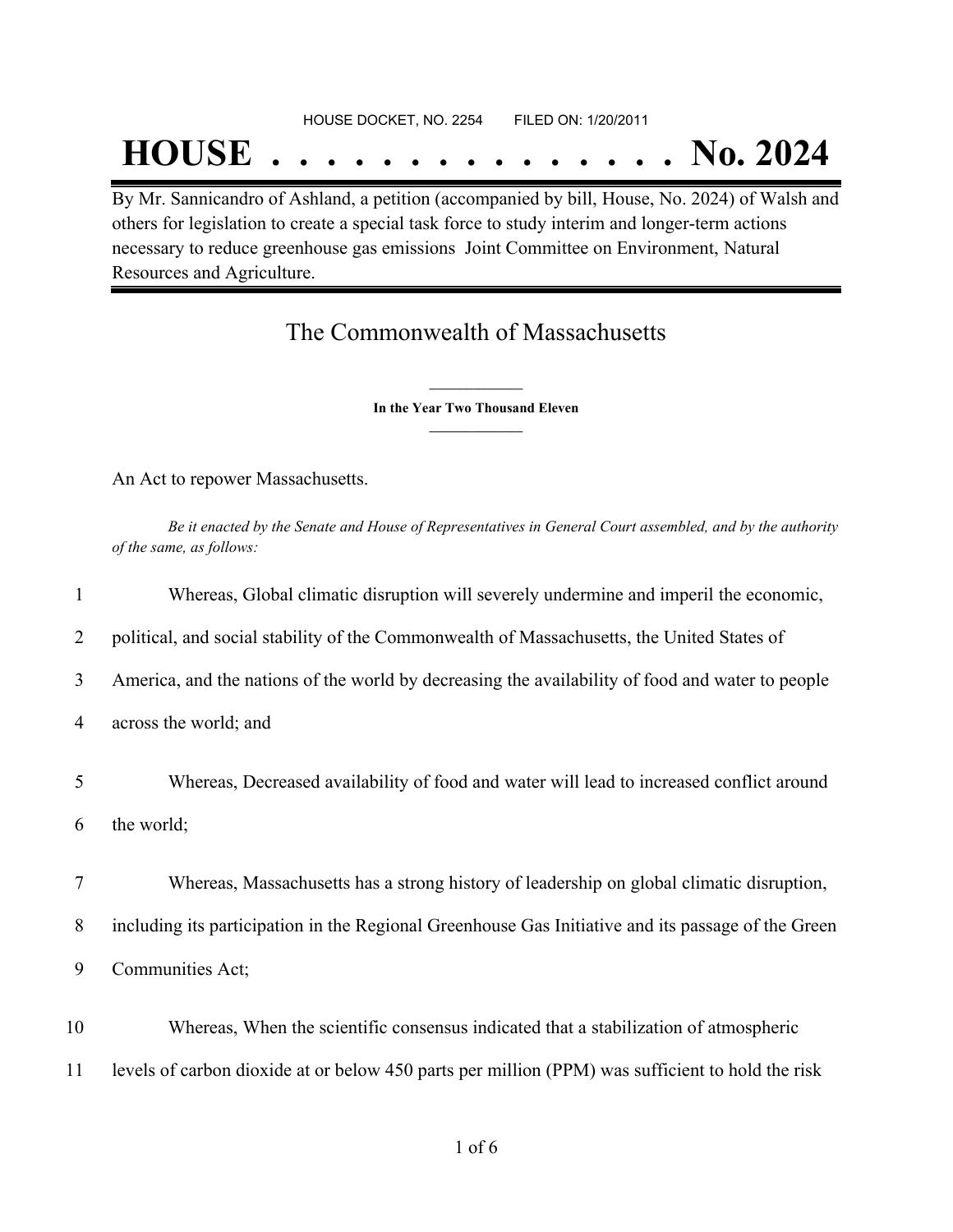| 12 | of ruinous climate change at an acceptably low level, Massachusetts responded with the passage   |
|----|--------------------------------------------------------------------------------------------------|
| 13 | of the Global Warming Solutions Act to aim us towards this goal;                                 |
| 14 | Whereas, Leading scientists now state that 350 parts per million (PPM) is the highest safe       |
| 15 | level of carbon dioxide in the atmosphere;                                                       |
| 16 | Whereas, Current global levels of carbon dioxide are approximately 390 parts per                 |
| 17 | million;                                                                                         |
| 18 | Whereas, The fact that we have exceeded the safe threshold is evident through the major          |
| 19 | losses of ice around the world, including in the Arctic, as well as the World Health             |
| 20 | Organization's estimations that hundreds of thousands of people already die every year from the  |
| 21 | direct and indirect effects of climate change;                                                   |
| 22 | Whereas, Massachusetts has a moral obligation to as soon as possible eliminate its               |
| 23 | contribution to global destabilization as a result of rapid climatic disruption;                 |
| 24 | Whereas, This body has previously endorsed the goal of 100% clean electricity in the             |
| 25 | next 10 years by calling on Congress to Repower America through a joint resolution passed by     |
| 26 | both houses in the spring of 2009;                                                               |
| 27 | Whereas By beginning this rapid transition earlier than most, the Commonwealth will              |
| 28 | attract industrial investment in renewable energy and sustainable technology and green jobs that |
| 29 | will facilitate the transition of the rest of the nation and world to a sustainable economy; and |
| 30 | Whereas, The deferred operation of this act would tend to defeat its purpose, which is to        |
| 31 | provide forthwith for the utilization of 100% renewable, alternative and nuclear energy in the   |
| 32 | commonwealth in order to demonstrate global leadership and to avoid global climatic disruption,  |
|    |                                                                                                  |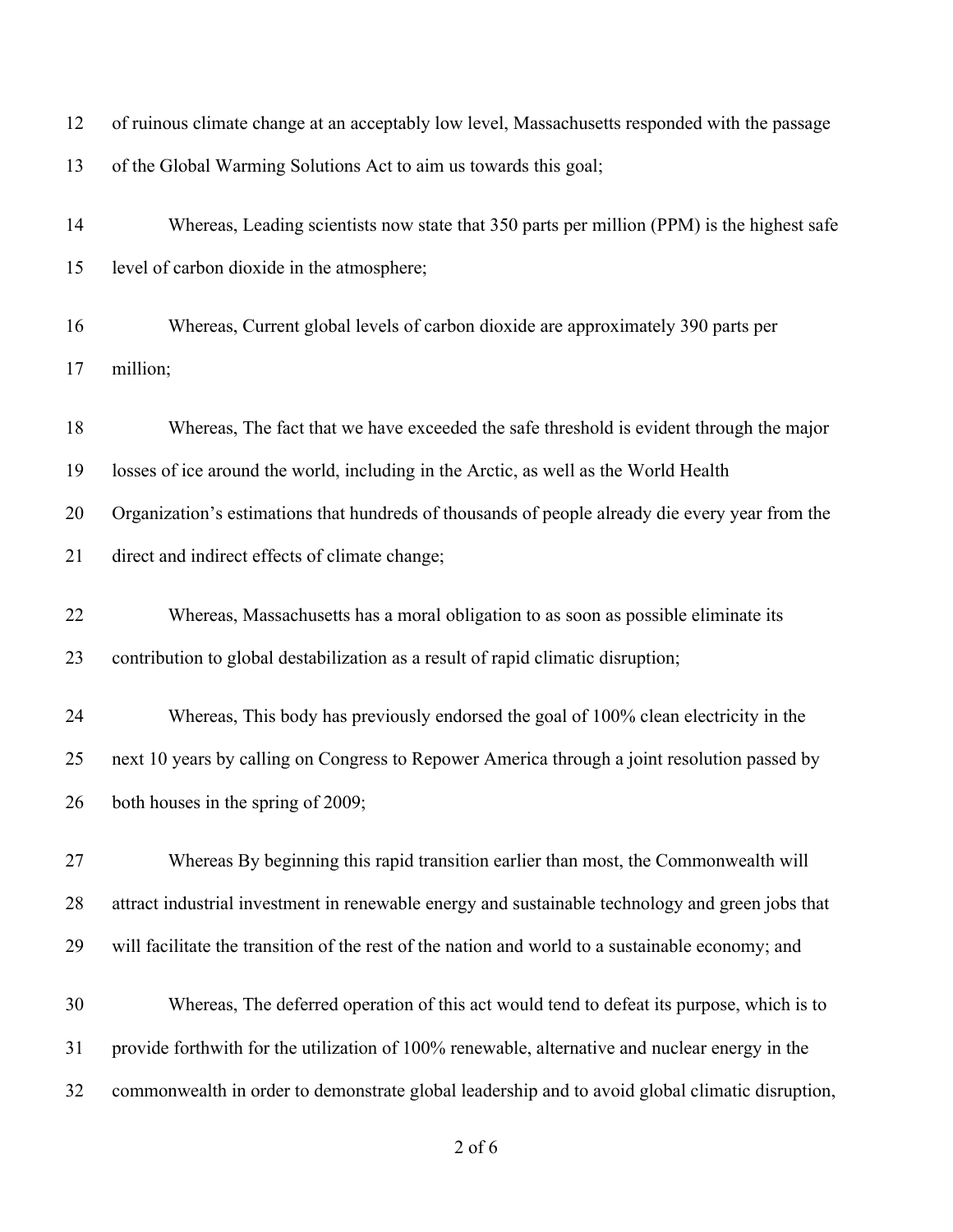therefore it is hereby declared to be an emergency law, necessary for the immediate preservation of the public convenience.

 Be it enacted by the Senate and House of Representatives in General Court assembled, and by the authority of the same, as follows: SECTION 1. Chapter 21N of the General Laws is hereby amended by inserting after section 9 the following section 10: Section 10. Repower Massachusetts Emergency Task Force (a) Within two weeks of the bill's passage, the Governor, in consultation with the Secretary, shall appoint and immediately assemble a RePower Massachusetts Emergency Task Force "Task Force" comprised of 14 members to assist in implementing this chapter. The Task Force shall consist of the Secretary or a designee, who shall be the chair of the Task Force; Chairman of Senate Committee on Global Warming and Climate Change or a designee; Chairman of the House Committee on Global Warming and Climate Change or a designee, the commissioner of energy resources or a designee, the commissioner of environmental protection or a designee, the commissioner of the department of public utilities or a designee, and 1 representative from each of following communities: the religious community, the student climate advocacy community, the environmental justice community, renewable energy and energy efficiency businesses, electric utilities, academic institutions, climate advocacy organizations, and the businesses community.

 (b) Within six months of its convening, the Task Force shall develop a plan and make recommendations to the Secretary and the legislature for meeting the target of 100% emission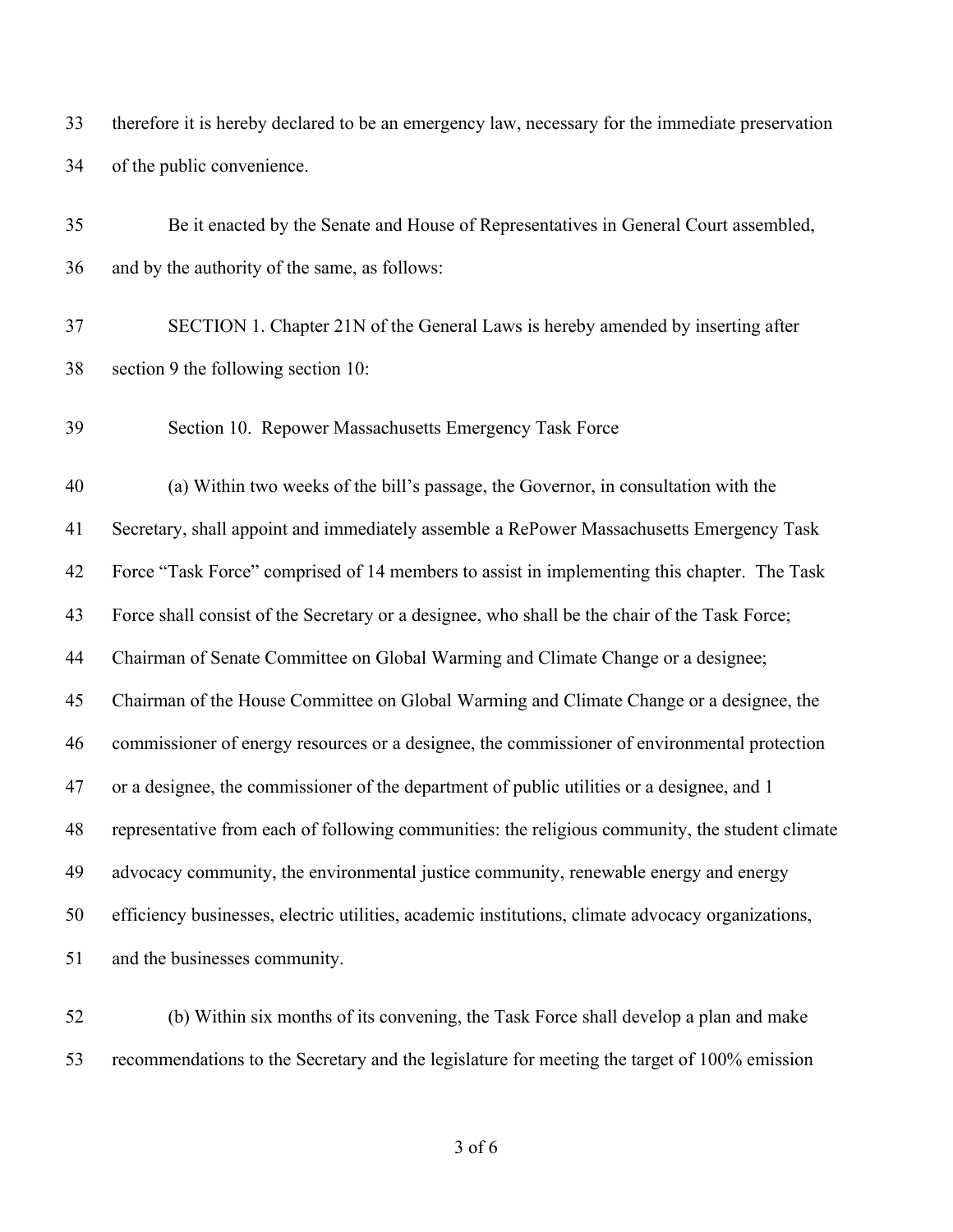reductions by January 1, 2020, which shall include interim and longer-term actions necessary for implementation.

 (c) The Task Force shall file a report with its finding, including any legislative and regulatory recommendations, with the Governor, the Secretary, clerks of the senate and house of representatives, the joint committee on telecommunications, utility, and energy, and the senate and house committees on ways and means not later than six months and two weeks after the effective date of this act.

 (d) The Task Force shall specifically consider, but not be limited to, evaluating the following actions:

 (1) amendments to the commonwealth's participation in the Regional Greenhouse Gas Initiative

 (2) amendments to the commonwealth's renewable energy portfolio standard to conform to the goals of this Act,

 (3) options for phasing out by January 1, 2020, the use of alternative renewable energy sources that have positive net greenhouse gas emissions during their operating cycles.

 (4) amendments to reinstate authority to the executive that was removed during utility deregulation.

- (5) wind-siting reform
- (6) creating a state or regional mechanism to price carbon
- (7) smart grid implementation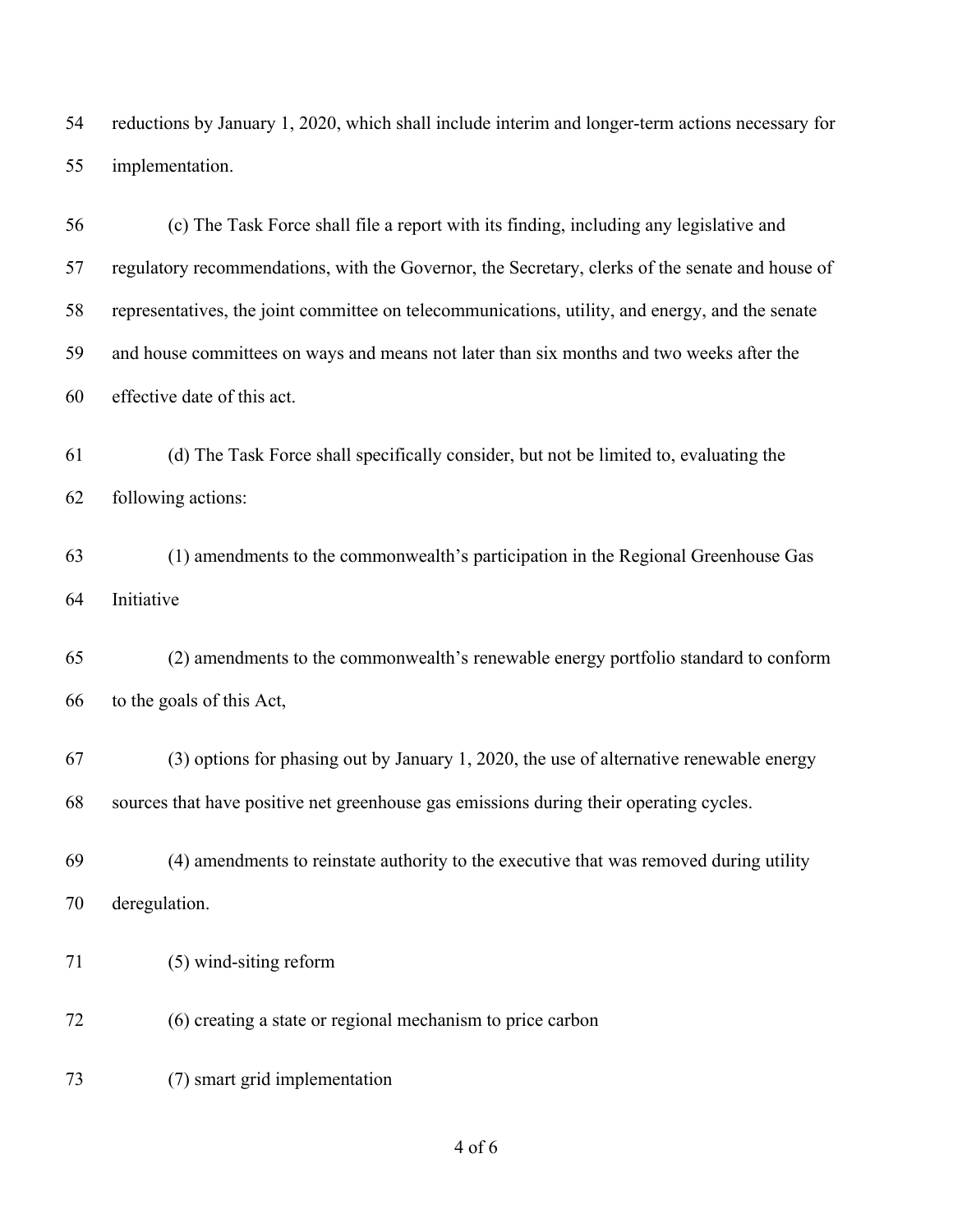(8) deep energy efficiency investments

 (e) When respectively making recommendations, the Task Force shall consider, but not be limited to, the following:

 (1) That the goal of 100% emissions reductions in the electricity sector should be primarily achieved by (a) reducing electricity demand through efficiency and appropriate economic incentives, and (b) by building new renewable energy generation.

 (2) That coal is the most carbon-intensive fossil fuel, and interim recommendations towards zero emissions in the electricity sector should prioritize reducing electricity consumption from coal before other fossil fuels, with a goal of a complete phase-out of coal-powered electricity by January 1st, 2015.

 (3) That due consideration should be given to low-income communities and individuals to make sure that they are not forced to endure disproportionate hardship during the transition to a clean energy economy.

 (4) That due consideration should be given to the needs of the industrial sector to make sure that they are not encouraged to move their industrial processes out of state without resulting in actual emissions reductions.

 (5) That carbon emissions reductions are most valuable in the short-term, and that any energy source using fuel that claims to be carbon-neutral over a span of years or decades should be not be considered a net zero carbon emissions source of electricity, unless it is deemed to be sustainable and carbon neutral by an independent panel of scientists.